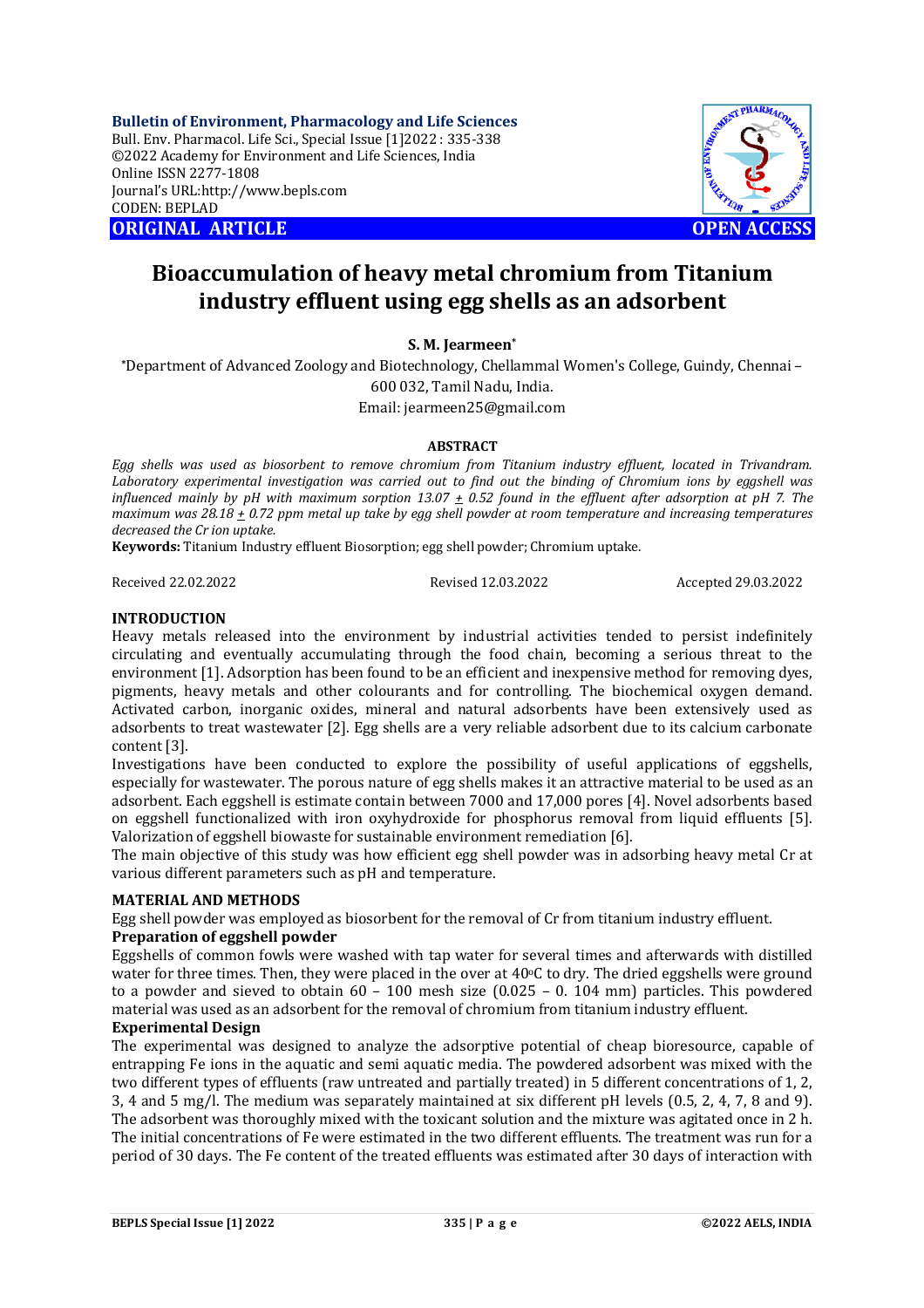#### **S. M. Jearmeen**

the adsorbent. The difference between the initial and final metal levels indicated the quantity adsorbed by the bioresource used.

The effect of temperature on the adsorptive potential of the materials used was estimated at pH7. For assessing the effect of temperature, the reaction mixtures were allowed to interact in a 250ml Erhlen-Meyer flask. The flasks were placed inside separate incubators maintained at 42, 32 and 28oC. The experiments were continued for more than 60 days and the quantities of Fe was analyzed in the raw and partially treated effluent.

# **Estimation of heavy metal (Fe)**

Samples were estimated for iron using atomic absorption spectrophotometer. A shimadzu type Atomic Absorption Spectrophotometer (AAS) 6300 model with Air-C2H2 flame type of an average fuel flow rate of between 0.8-4.0 L min-1 and the support gas flow rate between 13.5-17.5 L min-1 was used for sample analysis and operated as per the equipment manual. The single element hollow cathode lamps for respective metals were of Hamamatsu photonics co. Ltd-L24 33 series. The atomic absorption analysis standards for the given elements were purchased from Inorganic ventures Inc. and Sisco Research Laboratories Ltd. Calibration curves for various elements obtained from these standards were of first order reaction. The samples for Fe analyses were aspirated with the help of an Automatic sampler for Atomic Absorption Spectro photometer measurements. Series of reference standards -1, 2 and 3 ppm for the metal were prepared from the purchased stock solution. The standards were prepared by pipetting 0.1, 0.2 and 0.3 mL respectively of the metal reference standards and made up to 100 mL and mounted on the automatic sampler for standard calibration curve measurement. Percentage recovery rates of metals ranged from 94.8 to 102.3%. The samples were finally injected into the flame AAS and the readings were directly measured in a computer.

### **RESULTS AND DISCUSSION**

Egg shell adsorbed maximum quantity of chromium at pH 7 and when 2g of the adsorbent was used, leaving behind 19.68 + 0.84 ppm of chromium in the raw untreated effluent. At pH 9, adsorption of Cr was minimum and at 2 g egg shell concentration, the Cr concentration of the raw untreated effluent was 38.46  $\pm$  0.75 ppm. At pH 7 adsorption with egg shell powder left behind 13.07  $\pm$  0.52 ppm Cr in the raw untreated titanium industry effluent (Table 1).

|                | Amount        | in<br>Chromium   |             |             | Cr concentration (ppm) in effluent |                  |             |             |
|----------------|---------------|------------------|-------------|-------------|------------------------------------|------------------|-------------|-------------|
| S. No.         | (in g) of egg | efiluent         | vН          |             |                                    |                  |             |             |
|                | shell powder  | (ppm) control    | 0.5         | 2           | 4                                  | 7                | 8           | 9           |
|                | 1             |                  | $46.09 \pm$ | 43.80 $\pm$ | 42.73 $\pm$                        | $23.03 \pm 0.65$ | $32.31 \pm$ | 41.89 $\pm$ |
|                |               |                  | 0.45        | 0.62        | 0.49                               | $(-55.66)$       | 0.58        | 0.85        |
| 2              | 2             |                  | $44.27 \pm$ | 41.50 $\pm$ | 39.52 $\pm$                        | $19.68 \pm 0.84$ | 29.02       | 38.46 $\pm$ |
|                |               |                  | 0.39        | 0.58        | 0.51                               | $(-62.13)$       | $\pm 0.73$  | 0.75        |
| 3              | 3             | $51.87 \pm 1.18$ | $41.21 \pm$ | $34.22 \pm$ | $32.14 \pm$                        | $18.16 \pm 0.91$ | $25.79 \pm$ | $36.14 \pm$ |
|                |               |                  | 0.43        | 0.78        | 0.85                               | $(-65.06)$       | 0.74        | 0.44        |
|                |               |                  | 39.11 $\pm$ | $35.25 \pm$ | $32.44 \pm$                        | $14.75 \pm 0.46$ | $23.81 \pm$ | 33.93 $\pm$ |
| $\overline{4}$ | 4             |                  | 0.56        | 0.81        | 0.58                               | (-71.64)         | 0.77        | 0.79        |
| 5              | 5             |                  | $36.71 \pm$ | 35.32 $\pm$ | $31.64 +$                          | $13.07 \pm 0.52$ | $21.49 \pm$ | $31.88 +$   |
|                |               |                  | 0.39        | 0.66        | 0.47                               | $(-74.88)$       | 0.77        | 0.20        |

# **Table 1: Adsorption of Cr from raw untreated titanium industry effluent by egg shell powder at different pH levels**

Note : Percent decrease in Cr concentration in parentheses Deviations significant at P < 0.05 (t-test)

When 3g of egg shell powder was used at  $32\degree$ C,  $34.12 + 0.69$  ppm of chromium found in the raw untreated effluent after adsorption by the adsorbent. Adsorption was maximum at  $28\degree$ C only 7.46 + 0.72 ppm found in the effluent compare to other temperatures (32 $\degree$  C and 42 $\degree$ C) (Table 2).

Dose of egg shell affected the removal of lead, because the removal efficiency of solutes increased with increasing dose of adsorbent [7]. Numerous studies have reported that the pore structure particularly affects by adsorption capacity [8]. Rivin and Kendrick [9] observed that the adsorption of Chromium increases with the decreases in temperature.

Das *et al.* [10] observed that egg shells were able to remove Cr (III) ions (100 mg/kg) at 40<sup>o</sup>C at the adsorbent (egg shell) concentration of 15g. Egg shell powder is a cost effective with high adsorption capacity [11].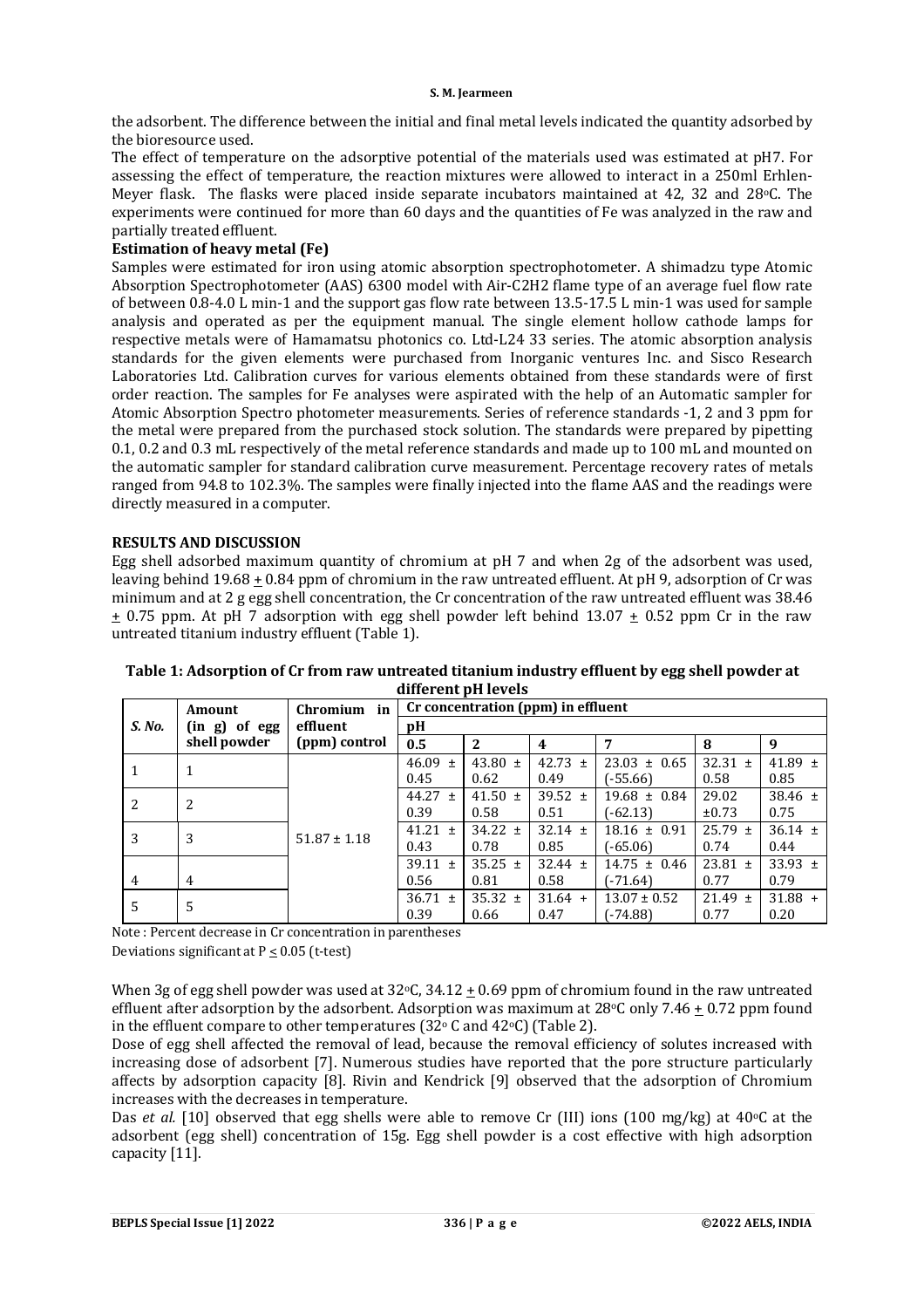Egg shell powder effectively adsorbed chromium from the titanium industry effluent. Higher dosages of the adsorbent removed more quantities of Cr compared to low dosages. At acidic pH levels, the quantity of Cr adsorbed much less compared to neutral and alkaline pH levels. Thus pH plays a vital role and pH should be maintained at 7.0 to achieve maximum adsorption of Cr.

Temperature was another significant factor determining adsorption of heavy metals. At higher temperatures (42oC) even 1g of adsorbent removed 55.1 percent of Cr from the titanium industry effluent at the ideal pH of 7.

Awual [12] observed that due to their porous structure eggshells have large specific surface areas; therefore, they are excellent biosorbents. The eggshell structure is uneven and granulated. One eggshell, which consists of 95 – 97% CaCo<sub>3</sub> crystals contains approximately 17,000 pores. Biotechnological applications of eggshell: recent advances was analysed by Ahmed *et al* [13].

|                | Amount (in g) of | in<br>Chromium    | Cr Concentration (ppm) in effluent<br>Temperature (°C) |                  |                  |  |
|----------------|------------------|-------------------|--------------------------------------------------------|------------------|------------------|--|
| S. No          | shell<br>egg     | effluent<br>(ppm) |                                                        |                  |                  |  |
|                | powder           | control           | 28                                                     | 32               | 42               |  |
|                |                  |                   | $18.92 \pm 0.67$<br>$(-63.59)$                         | $38.60 \pm 1.06$ | $45.18 + 0.77$   |  |
| 2              | $\mathfrak{D}$   |                   | $17.04 + 0.81$<br>$(-67.22)$                           | $36.95 \pm 0.69$ | $43.82 \pm 0.91$ |  |
| 3              | 3                | $51.87 \pm 1.18$  | $13.98 + 0.67$<br>$(-73.13)$                           | $34.12 + 0.69$   | $40.14 \pm 0.83$ |  |
| $\overline{4}$ | 4                |                   | $10.96 + 0.59$<br>(-78.96)                             | $32.08 + 0.53$   | $37.69 \pm 0.72$ |  |
| 5              | 5                |                   | $7.46 \pm 0.72$<br>$(-85.71)$                          | $28.18 + 0.72$   | $36.05 \pm 0.56$ |  |

| Table 2: Adsorption of Cr from raw untreated titanium industry effluent at pH 7 egg shell powder at different |
|---------------------------------------------------------------------------------------------------------------|
| temperature levels                                                                                            |

Note : Percent decrease in Cr concentration in parentheses Deviations significant at  $P \leq 0.05$  (t-test)

#### **CONCLUSION**

Titanium industry produces effluents rich in sulfuric acid, which affects the flora and fauna inhabiting the aquatic ecosystem that receive the effluent. The Titanium industry effluent is discharged as raw effluent from the main factory and it is subjected to primary waste treatment. Eggshells are cheaply refuses and hence were cost effective and accumulate chromium metal. So, from the results we can concluded that eggshell powder accumulated Cr ions. Only after the effluent becomes totally non -toxic it can be allowed into lotic or lentic habitats.

## **CONFLICT OF INTEREST**

The authors declare that they have no conflict of interest.

#### **REFERENCES**

- 1. Kuppusamy, V. legan, JR, Palanivelu K, Velan M (2004) Copper removal from aqueous solution by marine green alga. *Electronic J Biotechnol,***7**: 61-71.
- 2. Alashes S, Banat F, Aitah LA (2003) Adsorption of phenol using different types of activated bentonites. *Separation and Purification Technology,***33**: 1-10
- 3. Aimi NB, Norhafizah BA, Wrong CS (2013) Removal of Cu from water by adsorption on chicken egg shell. *International Journal of Engineering and Technology,***13**: 1.
- 4. Pramanpol,N. and Nitayapat, N. (2006). Adsorption of reactive dye by egesneilaiu membrane. *Journal of Natural Science,***40**: 192-197.
- 5. Almeida, P.V., Santos, A.F., Lopes, D.V., Gandoferreira, L. and Quina, M.J. (2020). Novel adsorbents based on eggshell functionalized with iron oxyhydroxide for phosphorus removal from liquid effluents. *J. Water Process Eng.***36**: 101248.
- 6. Mignardi, S., Archilletti, L., Medeghini, L. and Devito, C. (2020). Valorization of eggshell biowaste for sustainable environment remediation. *Sci. Rep.,***10**: 2436.
- 7. Eamsiri, A. Arunlertaree, C. Datchaneekul, K. (2005) Removal of heavy metals in synthetic wastewater by adsorption on bentonite. *Envi. and Natural Res*, 3, 21-30.
- **8.** Saufasen, C. (2002). Removal of cadmium in synthetic waste water by egg shell filter. Bangkok, Faculty of graduate Studies, Kasetsart University, Thailand.
- 9. Rivin D. and Kendrick, C. (1997). Adsorption properties of vapor-protective fabrics containing activated carbon. *Carbon*, **35**: 1295-1305